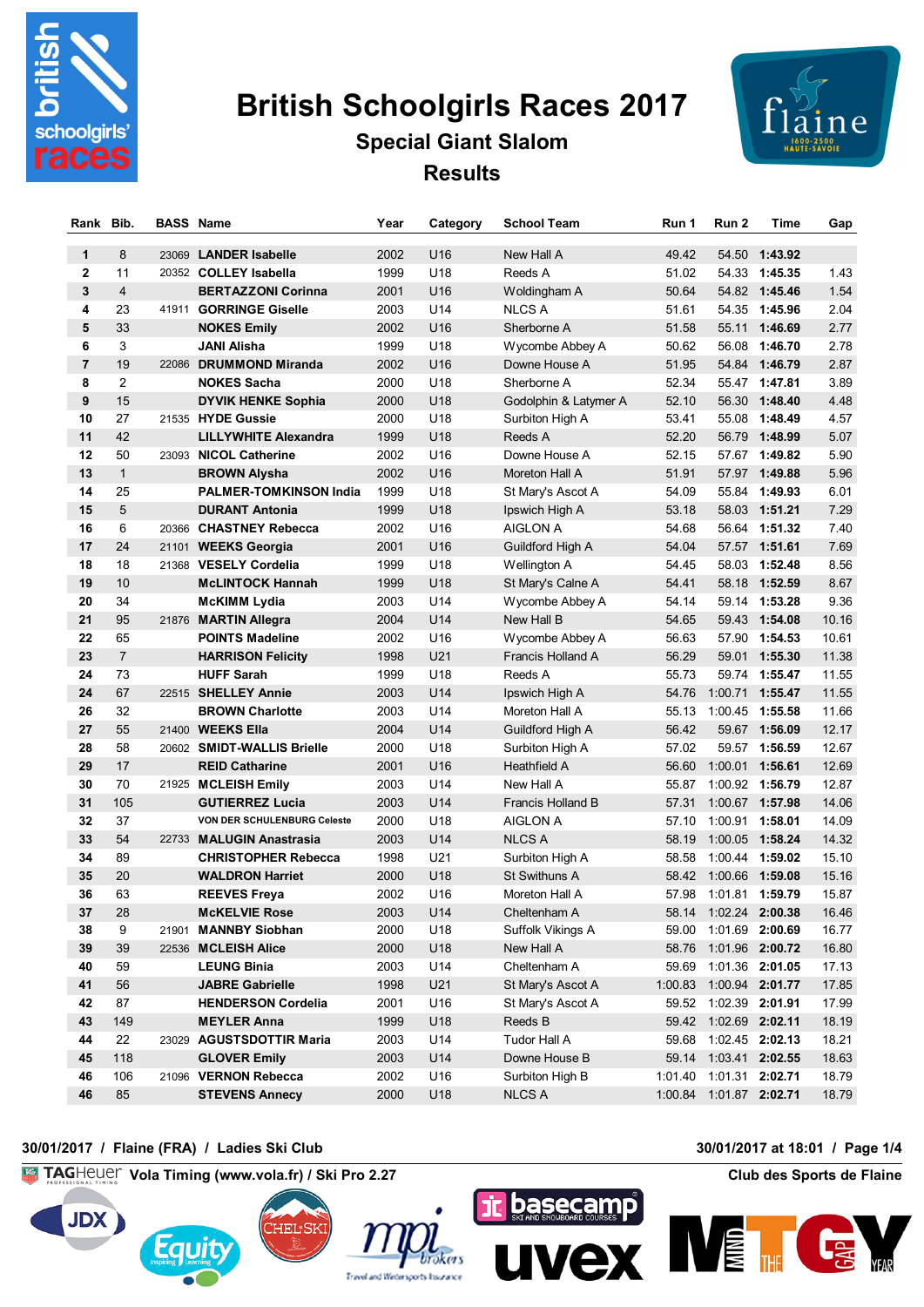# **British Schoolgirls Races 2017 Special Giant Slalom Results**

| Rank | Bib. | <b>BASS Name</b> |                                 | Year | Category        | <b>School Team</b>     | Run 1   | Run 2                     | Time            | Gap   |
|------|------|------------------|---------------------------------|------|-----------------|------------------------|---------|---------------------------|-----------------|-------|
| 48   | 62   |                  | <b>SCHEBBICKE Casta</b>         | 2003 | U14             | Glenalmond A           | 58.81   |                           | 1:04.21 2:03.02 | 19.10 |
| 49   | 90   |                  | <b>VON TORKLUS Sophie</b>       | 2000 | U18             | Cheltenham A           |         | 59.80 1:03.25 2:03.05     |                 | 19.13 |
| 50   | 53   |                  | <b>CARTER Jessica</b>           | 1999 | U18             | <b>Tudor Hall A</b>    | 59.08   | 1:04.53 2:03.61           |                 | 19.69 |
| 51   | 26   |                  | <b>HOBBEY Bella</b>             | 1999 | U18             | Stowe A                | 59.96   | 1:03.68 2:03.64           |                 | 19.72 |
| 52   | 13   |                  | <b>HOGBIN Annabel</b>           | 2002 | U16             | <b>Burgess Hill A</b>  |         | 1:00.21  1:03.50  2:03.71 |                 | 19.79 |
| 53   | 99   |                  | <b>HALESTRAP Lulu</b>           | 2003 | U14             | Downe House B          |         | 58.91 1:04.87 2:03.78     |                 | 19.86 |
| 54   | 40   |                  | <b>FRANCIS Mia</b>              | 2003 | U14             | Suffolk Vikings A      | 1:00.85 | 1:02.98 2:03.83           |                 | 19.91 |
| 55   | 12   |                  | <b>COLE Mia</b>                 | 1999 | U18             | Richmond School A      |         | 59.79 1:04.42 2:04.21     |                 | 20.29 |
| 56   | 51   |                  | <b>BODEN Stella</b>             | 2000 | U18             | <b>St Swithuns A</b>   | 1:01.29 | 1:03.24 2:04.53           |                 | 20.61 |
| 57   | 72   |                  | <b>SMART Millie</b>             | 1999 | U18             | St Mary's Calne A      |         | 1:00.72 1:03.85 2:04.57   |                 | 20.65 |
| 58   | 125  |                  | 21919 FROST Eleanor             | 2002 | U16             | Surbiton High B        |         | 1:00.16 1:04.60 2:04.76   |                 | 20.84 |
| 59   | 68   |                  | <b>KIRKPATRICK Alexandra</b>    | 1999 | U18             | <b>AIGLON A</b>        | 59.91   |                           | 1:04.94 2:04.85 | 20.93 |
| 60   | 77   |                  | <b>GAY Catherine</b>            | 2003 | U14             | Godolphin & Latymer A  | 1:01.96 | 1:03.35 2:05.31           |                 | 21.39 |
| 61   | 107  |                  | <b>COLEGRAVE Georgia</b>        | 2002 | U16             | Godolphin & Latymer B  | 1:00.67 |                           | 1:04.99 2:05.66 | 21.74 |
| 62   | 133  | 23421            | <b>HUGHES Sophie</b>            | 2004 | U14             | New Hall B             | 1:01.48 | 1:04.23 2:05.71           |                 | 21.79 |
| 63   | 21   |                  | 20345 GARMENT Harriett          | 2000 | U18             | Millfield A            |         | 1:02.20 1:04.04 2:06.24   |                 | 22.32 |
| 64   | 136  |                  | <b>KILROY-SILK Ellaouise</b>    | 2002 | U16             | Cheltenham B           |         | 1:02.92  1:03.58  2:06.50 |                 | 22.58 |
| 65   | 130  |                  | <b>TREW Eleanor</b>             | 1999 | U18             | Reeds B                | 1:01.58 | 1:04.97 2:06.55           |                 | 22.63 |
| 65   | 31   |                  | <b>NAIRNE Anastasia</b>         | 2000 | U18             | Glenalmond A           | 1:01.59 | 1:04.96 2:06.55           |                 | 22.63 |
| 67   | 117  |                  | <b>LEUNG Una</b>                | 2001 | U <sub>16</sub> | Cheltenham B           |         | 1:00.76 1:05.91 2:06.67   |                 | 22.75 |
| 68   | 114  |                  | 23091 GOULD Lauren              | 2002 | U16             | New Hall B             |         | 1:02.02 1:05.20 2:07.22   |                 | 23.30 |
| 69   | 48   |                  | <b>LUMLEY Thea</b>              | 1998 | U21             | Heathfield A           |         | 1:01.69  1:05.79  2:07.48 |                 | 23.56 |
| 70   | 46   |                  | <b>GAY Caroline</b>             | 2003 | U14             | Godolphin & Latymer A  |         | 58.31 1:09.21 2:07.52     |                 | 23.60 |
| 71   | 111  |                  | <b>SMITH Lauren</b>             | 1999 | U18             | Reeds B                |         | 1:04.25  1:03.94  2:08.19 |                 | 24.27 |
| 72   | 144  |                  | 22144 BREEN Kate                | 2001 | U16             | Surbiton High B        |         | 1:01.72 1:06.51 2:08.23   |                 | 24.31 |
| 73   | 44   |                  | <b>PAGE Lucy</b>                | 2000 | U18             | Burgess Hill A         | 1:02.84 |                           | 1:05.71 2:08.55 | 24.63 |
| 74   | 94   |                  | <b>SAMENGO-TURNER Minna</b>     | 2001 | U16             | <b>Heathfield B</b>    | 1:02.54 | 1:06.04 2:08.58           |                 | 24.66 |
| 75   | 30   |                  | 22666 DONALDSON Isabel          | 1999 | U18             | City of London Girls A |         | 1:03.47 1:05.18 2:08.65   |                 | 24.73 |
| 76   | 80   |                  | <b>GATHY Margaux</b>            | 2001 | U16             | Wellington A           |         | 1:02.45 1:06.34 2:08.79   |                 | 24.87 |
| 77   | 120  |                  | <b>LEVENE Grace</b>             | 2001 | U16             | Ipswich High B         |         | 1:01.64 1:07.19 2:08.83   |                 | 24.91 |
| 78   | 82   |                  | 21053 GRANT Isabelle            | 2003 | U14             | St Swithuns A          |         | 1:03.47 1:05.42 2:08.89   |                 | 24.97 |
| 79   | 110  |                  | <b>BROWN Jemima</b>             | 1999 | U18             | St Mary's Calne B      |         | 1:03.65 1:05.58 2:09.23   |                 | 25.31 |
| 80   | 98   |                  | <b>ROSENFELD Lily</b>           | 2002 | U16             | Cheltenham B           |         | 1:02.52 1:06.89 2:09.41   |                 | 25.49 |
| 81   | 84   |                  | <b>FLEMING Lorna</b>            | 2000 | U18             | Tudor Hall A           |         | 1:02.56 1:07.14 2:09.70   |                 | 25.78 |
| 82   | 129  |                  | <b>VESTBIRK Marina</b>          | 1999 | U18             | St Mary's Calne B      | 1:03.08 | 1:07.23 2:10.31           |                 | 26.39 |
| 83   | 131  |                  | <b>UTERMANN Caroline</b>        | 2003 | U14             | <b>NLCSB</b>           |         | 1:04.47 1:06.44 2:10.91   |                 | 26.99 |
| 84   | 86   |                  | <b>SEBO Sam</b>                 | 1999 | U18             | Guildford High A       |         | 1:03.85  1:07.32  2:11.17 |                 | 27.25 |
| 85   | 93   |                  | <b>ANDERSON Georgina</b>        | 2002 | U16             | Glenalmond A           |         | 1:04.22 1:06.99 2:11.21   |                 | 27.29 |
| 86   | 134  |                  | <b>SCHULTE-BOCKUM Charlotte</b> | 2001 | U16             | St Mary's Ascot B      |         | 1:05.12 1:08.36 2:13.48   |                 | 29.56 |
| 87   | 121  |                  | <b>MILLER Jessica</b>           | 2000 | U18             | Tudor Hall B           |         | 1:05.10 1:09.04 2:14.14   |                 | 30.22 |
| 88   | 97   |                  | <b>McCULLAGH Skye</b>           | 2000 | U18             | Wycombe Abbey B        |         | 1:04.76 1:10.00 2:14.76   |                 | 30.84 |
| 89   | 103  |                  | <b>HOSKING Olivia</b>           | 2003 | U14             | Guildford High B       |         | 1:06.27 1:08.72 2:14.99   |                 | 31.07 |
| 90   | 126  |                  | <b>CORRIGAN Caroline</b>        | 2002 | U16             | Godolphin & Latymer B  |         | 1:05.14 1:10.04 2:15.18   |                 | 31.26 |
| 91   | 57   |                  | <b>LIVESEY Chloe</b>            | 2002 | U16             | Stowe A                |         | 1:07.28 1:08.35 2:15.63   |                 | 31.71 |
| 92   | 122  |                  | 23571 LUPTON Freya              | 2001 | U16             | Guildford High B       |         | 1:06.76 1:09.14 2:15.90   |                 | 31.98 |
| 93   | 141  |                  | <b>TWINE Sophie</b>             | 2000 | U18             | Guildford High B       |         | 1:06.83 1:09.38 2:16.21   |                 | 32.29 |
| 94   | 101  |                  | <b>SHELLEY Madeline</b>         | 2002 | U16             | Ipswich High B         |         | 1:05.69 1:10.64 2:16.33   |                 | 32.41 |
| 95   | 115  |                  | <b>JULIUS Stefanella</b>        | 2000 | U18             | St Mary's Ascot B      |         | 1:08.15 1:08.37 2:16.52   |                 | 32.60 |
| 96   | 128  |                  | <b>CALDER Alice</b>             | 2001 | U16             | St Swithuns B          |         | 1:07.00 1:09.53 2:16.53   |                 | 32.61 |
| 97   | 140  |                  | <b>STATON Luren</b>             | 2001 | U16             | Tudor Hall B           |         | 1:05.74  1:11.04  2:16.78 |                 | 32.86 |
| 98   | 61   |                  | <b>DOWNEY Emily</b>             | 1998 | U21             | City of London Girls A |         | 1:07.17 1:09.63 2:16.80   |                 | 32.88 |
| 99   | 47   |                  | <b>ERLAM India</b>              | 2003 | U14             | Mayfield A             |         | 1:07.39 1:09.58 2:16.97   |                 | 33.05 |
| 100  | 88   |                  | <b>MONEY-KYRIE Jessamy</b>      | 2000 | U18             | Stowe A                |         | 1:08.94 1:08.09 2:17.03   |                 | 33.11 |
| 101  | 52   |                  | <b>PARSONS Imogen</b>           | 1998 | U21             | Millfield A            |         | 1:08.79 1:08.34 2:17.13   |                 | 33.21 |
| 102  | 16   |                  | <b>HAURIE-MOSS Catherine</b>    | 2002 | U16             | Mayfield A             |         | 57.92 1:19.32 2:17.24     |                 | 33.32 |
| 103  | 43   |                  | <b>CARNEGIE-BROWN Katherine</b> | 2001 | U16             | Richmond School A      |         | 1:08.08 1:09.19 2:17.27   |                 | 33.35 |
| 104  | 64   |                  | <b>MINCHIN Sophie</b>           | 2003 | U14             | Sherborne A            |         | 1:07.62 1:09.90 2:17.52   |                 | 33.60 |
| 105  | 124  |                  | <b>BENNETT Amy</b>              | 2003 | U14             | Francis Holland B      |         | 1:07.42 1:11.11 2:18.53   |                 | 34.61 |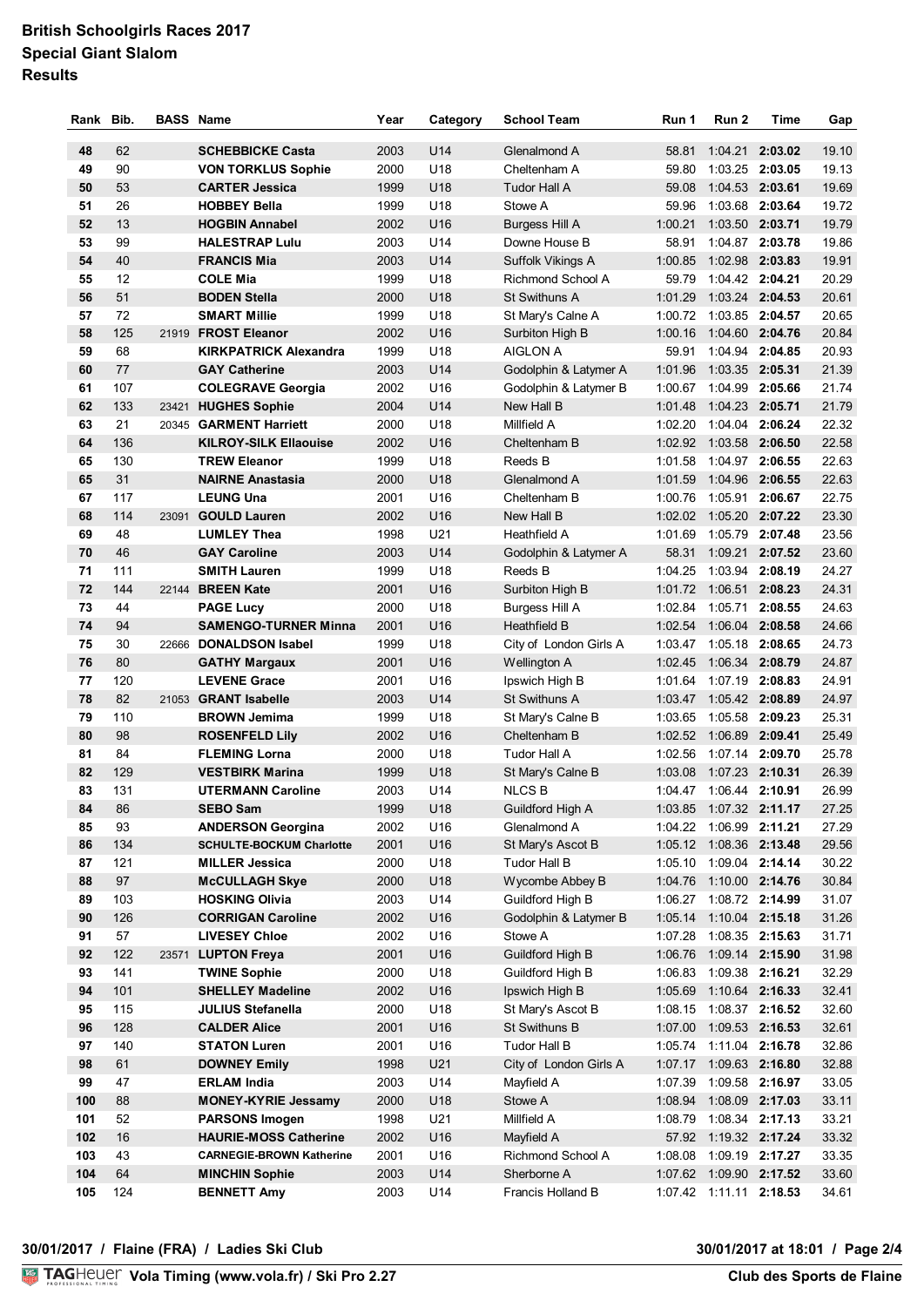## **British Schoolgirls Races 2017 Special Giant Slalom Results**

| Rank Bib. |     | <b>BASS Name</b>                 | Year | Category        | <b>School Team</b>     | Run 1   | Run <sub>2</sub> | <b>Time</b>     | Gap     |
|-----------|-----|----------------------------------|------|-----------------|------------------------|---------|------------------|-----------------|---------|
|           |     |                                  |      |                 |                        |         |                  |                 |         |
| 106       | 71  | <b>VENABLES Felicity</b>         | 2004 | U <sub>14</sub> | Suffolk Vikings A      | 1:08.77 |                  | 1:10.35 2:19.12 | 35.20   |
| 107       | 137 | <b>MCDOUGALL Matilda</b>         | 2003 | U <sub>14</sub> | Downe House B          | 1:08.17 | 1:12.00 2:20.17  |                 | 36.25   |
| 108       | 142 | <b>HARFORD Emilie</b>            | 2000 | U18             | <b>Wellington B</b>    | 1:08.45 | 1:12.66 2:21.11  |                 | 37.19   |
| 109       | 29  | <b>ANDERSON Jessica</b>          | 2004 | U14             | Stamford A             | 1:10.09 |                  | 1:11.74 2:21.83 | 37.91   |
| 110       | 60  | <b>ANDERSON Katie</b>            | 2002 | U <sub>16</sub> | Stamford A             | 1:10.28 | 1:11.73 2:22.01  |                 | 38.09   |
| 111       | 102 | <b>CARTER Saskia</b>             | 2002 | U16             | <b>Tudor Hall B</b>    | 1:08.29 |                  | 1:14.34 2:22.63 | 38.71   |
| 112       | 135 | <b>SHEPHERD Celina Anne</b>      | 1999 | U18             | Wycombe Abbey B        | 1:08.23 | 1:14.50 2:22.73  |                 | 38.81   |
| 113       | 148 | <b>INNES Lily</b>                | 1998 | U21             | St Mary's Calne B      | 1:11.12 | 1:11.79 2:22.91  |                 | 38.99   |
| 114       | 150 | <b>DAFFEY Schuyler</b>           | 2004 | U14             | <b>NLCSB</b>           | 1:08.89 |                  | 1:14.80 2:23.69 | 39.77   |
| 115       | 74  | <b>BUSHELL Isabel</b>            | 2001 | U16             | Richmond School A      | 1:09.25 |                  | 1:15.10 2:24.35 | 40.43   |
| 116       | 92  | <b>COLTHORPE Emma</b>            | 2001 | U <sub>16</sub> | City of London Girls A | 1:10.35 | 1:14.54 2:24.89  |                 | 40.97   |
| 117       | 78  | <b>MAHONEY Maisie</b>            | 2004 | U14             | Mayfield A             | 1:12.43 | 1:12.99 2:25.42  |                 | 41.50   |
| 118       | 108 | <b>BONNEY Harriet</b>            | 2002 | U <sub>16</sub> | Mayfield B             | 1:13.34 | 1:13.04 2:26.38  |                 | 42.46   |
| 119       | 109 | <b>SMAILES Harriet</b>           | 2001 | U16             | St Swithuns B          | 1:11.14 | 1:16.67 2:27.81  |                 | 43.89   |
| 120       | 132 | <b>VON WOELLWARTH Olympia</b>    | 1999 | U18             | <b>Heathfield B</b>    | 1:11.50 | 1:17.90 2:29.40  |                 | 45.48   |
| 121       | 91  | <b>RICHARDSON Georgia</b>        | 2002 | U <sub>16</sub> | Stamford A             | 1:13.58 |                  | 1:16.65 2:30.23 | 46.31   |
| 122       | 119 | <b>MACPHERSON Sofia</b>          | 2001 | U <sub>16</sub> | Glenalmond B           | 1:12.91 |                  | 1:17.94 2:30.85 | 46.93   |
| 123       | 147 | <b>IRONSIDE Alex</b>             | 2001 | U <sub>16</sub> | St Swithuns B          | 1:14.01 |                  | 1:18.43 2:32.44 | 48.52   |
| 124       | 66  | <b>BULL Lucy</b>                 | 2001 | U <sub>16</sub> | Woldingham A           | 1:17.85 | 1:14.76 2:32.61  |                 | 48.69   |
| 125       | 143 | <b>HENNIKER-GOTLEY Francesca</b> | 2000 | U18             | Francis Holland B      | 1:13.76 | 1:19.32 2:33.08  |                 | 49.16   |
| 126       | 35  | <b>SPARSHOTT Sparkle</b>         | 2002 | U <sub>16</sub> | Woldingham A           | 1:18.54 |                  | 1:14.71 2:33.25 | 49.33   |
| 127       | 75  | <b>KOWSZUN Anya</b>              | 2003 | U14             | <b>Burgess Hill A</b>  | 1:16.09 |                  | 1:17.86 2:33.95 | 50.03   |
| 128       | 45  | <b>SIMONS-GOODING Hannah</b>     | 1998 | U21             | Shiplake College A     | 1:17.28 |                  | 1:17.38 2:34.66 | 50.74   |
| 129       | 123 | <b>TAYLOR Grace</b>              | 1999 | U18             | Wellington B           | 1:18.87 |                  | 1:17.10 2:35.97 | 52.05   |
| 130       | 76  | <b>GILBEY Georgia</b>            | 1999 | U18             | Shiplake College A     | 1:17.69 | 1:19.14 2:36.83  |                 | 52.91   |
| 131       | 100 | <b>FORSYTH Louisa</b>            | 2003 | U <sub>14</sub> | Glenalmond B           | 1:17.19 |                  | 1:21.75 2:38.94 | 55.02   |
| 132       | 138 | <b>MAQUACKER Sasha</b>           | 2002 | U <sub>16</sub> | Glenalmond B           | 1:23.45 | 1:22.19 2:45.64  |                 | 1:01.72 |
| 133       | 127 | <b>TRUMAN Zara</b>               | 2002 | U <sub>16</sub> | Mayfield B             | 1:24.09 | 1:28.52 2:52.61  |                 | 1:08.69 |
| 134       | 146 | <b>WEBB Maisie</b>               | 2003 | U14             | Mayfield B             | 1:38.59 |                  | 1:38.36 3:16.95 | 1:33.03 |
|           |     |                                  |      |                 |                        |         |                  |                 |         |

#### **Did Not Start - Run 1 (1)**

| 49 | 21376 VESELY Miranda | 2002 | Wellington A |
|----|----------------------|------|--------------|
|    |                      |      |              |

#### **Did Not Finish - Run 1 (9)**

| 41  | <b>McLINTOCK Georgie</b> | 2000 | U <sub>18</sub> | St Mary's Calne A     |       |
|-----|--------------------------|------|-----------------|-----------------------|-------|
| 69  | <b>DIEU Camille</b>      | 2000 | U18             | Francis Holland A     |       |
| 79  | <b>TROMANS Alex</b>      | 2001 | U <sub>16</sub> | Heathfield A          |       |
| 81  | <b>BLACK Clementine</b>  | 2003 | U <sub>14</sub> | Downe House A         | 59.13 |
| 83  | <b>ROUCH Rhiannon</b>    | 1999 | U <sub>18</sub> | Millfield A           |       |
| 96  | <b>MOURADIAN Jade</b>    | 2001 | U <sub>16</sub> | St Mary's Ascot B     |       |
| 113 | <b>MLLIGAN Amber</b>     | 2001 | U <sub>16</sub> | Heathfield B          |       |
| 116 | <b>GIBBS Iuli</b>        | 1999 | U <sub>18</sub> | Wycombe Abbey B       |       |
| 145 | <b>WILMOT EIIa</b>       | 2002 | U <sub>16</sub> | Godolphin & Latymer B |       |
|     |                          |      |                 |                       |       |

#### **Did Not Start - Run 2 (1)**

|                            | 104 |       | <b>DODD Daisy</b>         | 2000 | U <sub>18</sub> | Wellington B       | 1:17.62 |         |  |  |  |
|----------------------------|-----|-------|---------------------------|------|-----------------|--------------------|---------|---------|--|--|--|
| Did Not Finish - Run 2 (4) |     |       |                           |      |                 |                    |         |         |  |  |  |
|                            | 14  |       | <b>WEBSTER Isobel</b>     | 1998 | U <sub>21</sub> | Shiplake College A | 1:04.14 |         |  |  |  |
|                            | 36  | 21017 | <b>ELLIFF Alexa</b>       | 2003 | U <sub>14</sub> | Ipswich High A     | 51.40   |         |  |  |  |
|                            | 112 |       | <b>STEVENS Lilyella</b>   | 2002 | U <sub>16</sub> | <b>NLCS B</b>      | 59.19   |         |  |  |  |
|                            | 139 |       | <b>RANKIN Grace</b>       | 2004 | U14             | Ipswich High B     | 1:16.72 |         |  |  |  |
| Disqualified - Run 2 (1)   |     |       |                           |      |                 |                    |         |         |  |  |  |
|                            | 38  |       | <b>HARRISON Annabelle</b> | 2000 | U <sub>18</sub> | Francis Holland A  | 57.97   | Gate 34 |  |  |  |